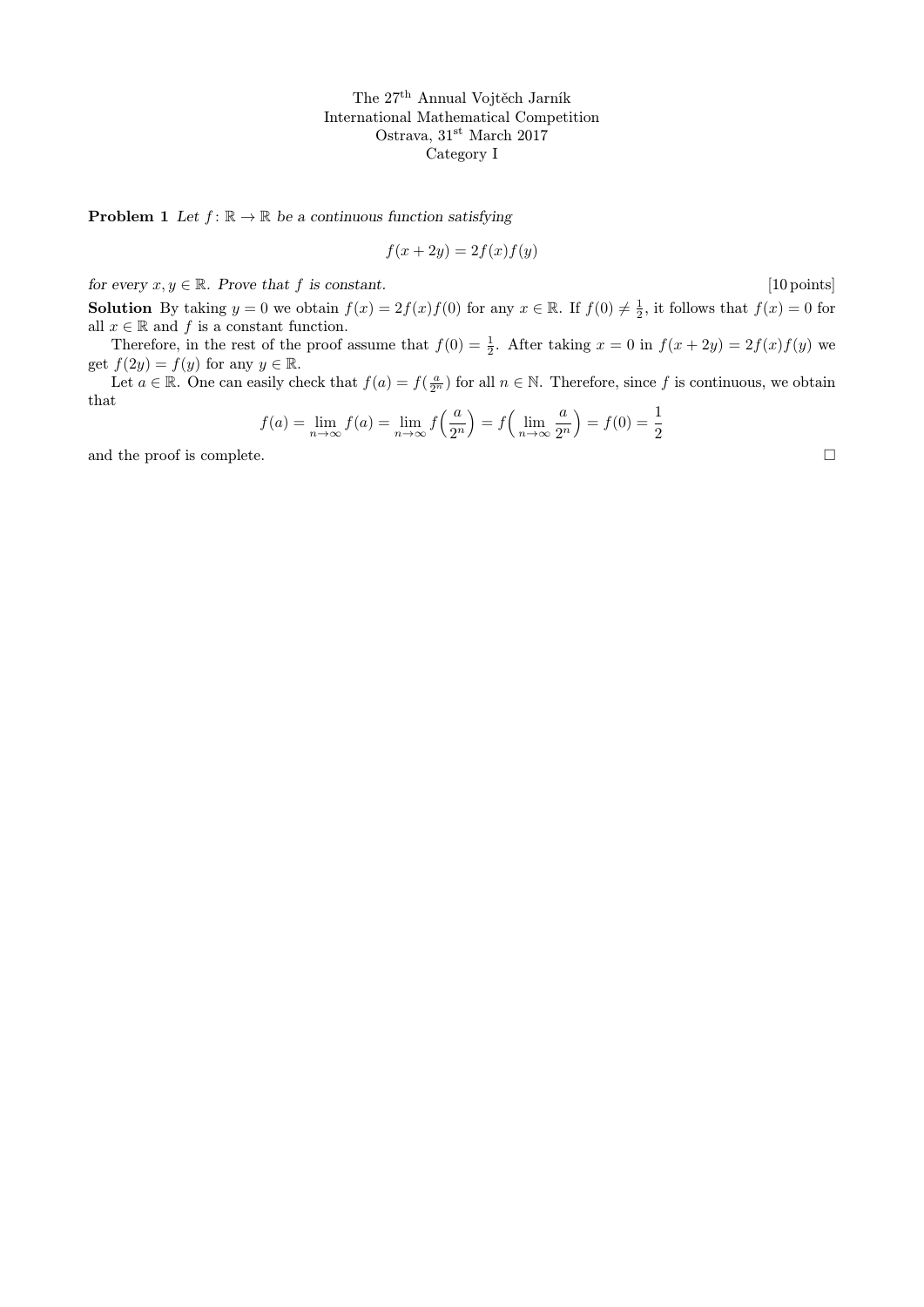**Problem 2** We say that we extend a finite sequence of positive integers  $(a_1, \ldots, a_n)$  if we replace it by

$$
(1, 2, \ldots, a_1-1, a_1, 1, 2, \ldots, a_2-1, a_2, 1, 2, \ldots, a_3-1, a_3, \ldots, 1, 2, \ldots, a_n-1, a_n),
$$

i.e., each element k of the original sequence is replaced by  $1, 2, \ldots, k-1, k$ . Géza takes the sequence  $(1, 2, \ldots, 9)$ and he extends it 2017 times. Then he chooses randomly one element of the resulting sequence. What is the probability that the chosen element is 1? [10 points] [10 points]

**Solution** We show by induction that number  $j \in \{1, 2, ..., 9\}$  occurs  $\binom{9-j+m}{m}$  times in the m times extended sequence. Every  $j \in \{1, 2, \ldots, 9\}$  occurs once in the original (0 times extended) sequence. Let us now perform the induction step. Number of occurences of  $j$  in the  $m$  times extended sequence is equal to the number of occurences of all numbers larger than or equal to j in  $(m-1)$  times extended sequence, which is (by the inductive assumption) equal to

$$
\binom{9-j+m-1}{m-1} + \binom{9-(j+1)+m-1}{m-1} + \dots + \binom{9-9+m-1}{m-1}.
$$

This sum is by a well known identity equal to  $\binom{9-j+m}{m}$  and the induction step is done. It follows that in the 2017 times extended sequence number 1 occurs  $\binom{9-1+2017}{2017}$  times among

$$
\sum_{j=1}^{9} {9 - j + 2017 \choose 2017} = {9 + 2017 \choose 2018}
$$

elements. So, the probability of choosing 1 is

$$
\frac{2025!}{2017!8!} \cdot \frac{2018!8!}{2026!} = \frac{2018}{2026}.
$$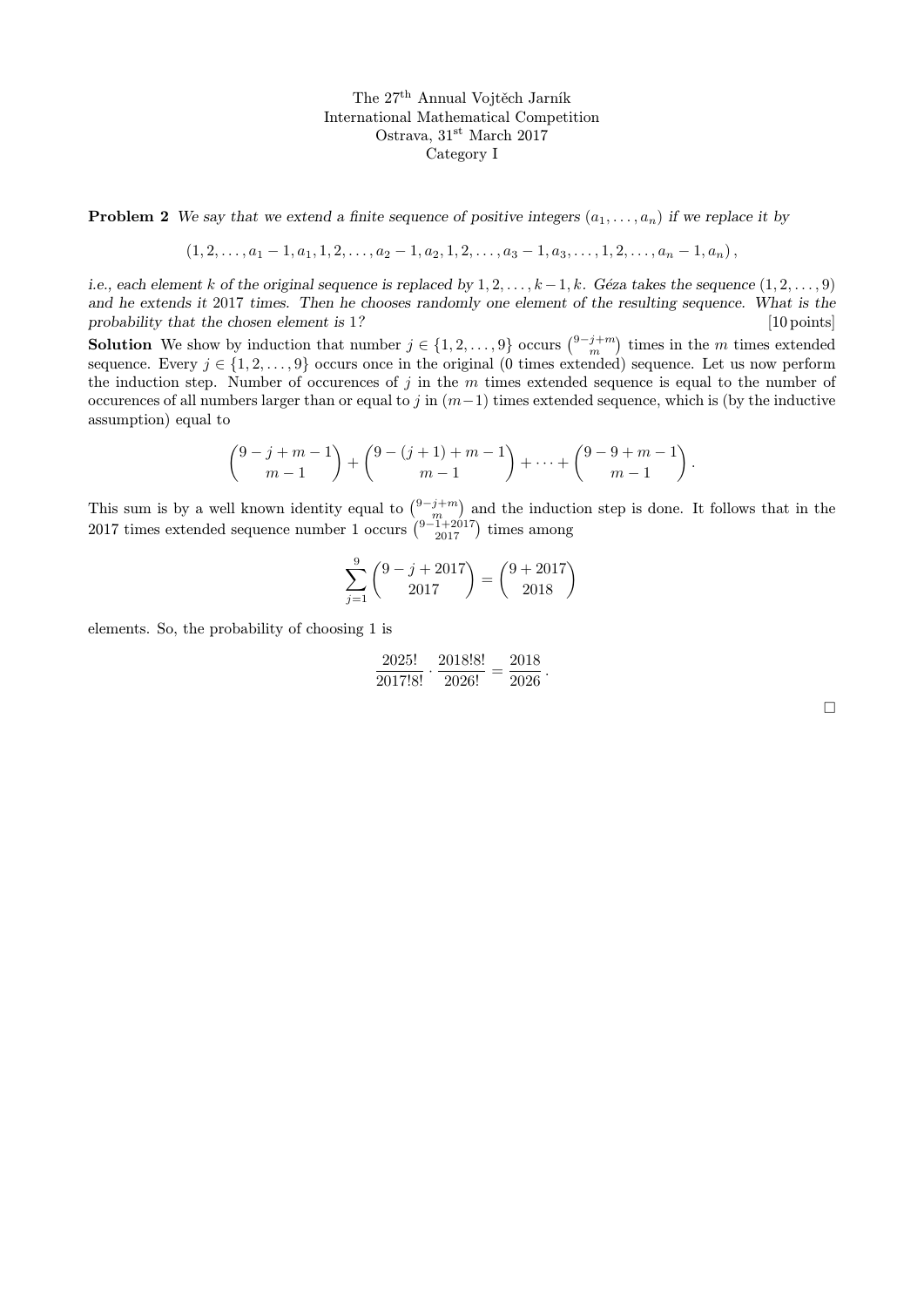**Problem 3** Let P be a convex polyhedron. Jaroslav writes a non-negative real number to every vertex of P in such a way that the sum of these numbers is 1. Afterwards, to every edge he writes the product of the numbers at the two endpoints of that edge. Prove that the sum of the numbers at the edges is at most  $\frac{3}{8}$ . [10 points] **First solution** We consider the graph  $G = (V, E)$  on the sphere (or equivalently, in the plane) induced by the vertices and edges of P and write  $v \sim w$  if  $v, w$  are connected by an edge. Denote by

$$
A = \left\{ (a_v)_{v \in V} \in \mathbb{R}^{|V|} : a_v \ge 0, \sum_{v \in V} a_v = 1 \right\}
$$

the set of possible numberings, and let

$$
f((a_v)_{v\in V}) = \sum_{v\sim w} a_v a_w
$$

We need to prove  $f((a_v)_{v\in V}) \leq \frac{3}{8}$  whenever  $(a_v)_{v\in V} \in A$ .

A is compact and f is continuous, therefore  $m := \max_{(a_v)_v \in V} \in A f((a_v)_{v \in V})$  is assumed. Let  $(a_v^*)_v \in V \in A$  be such that  $f((a_v^*)_{v\in V}) = m$  and such that the number of zeroes in  $(a_v^*)_{{v\in V}}$  is maximal among all configurations  $(a_v)_{v\in V} \in A$  such that  $f((a_v)_{v\in V}) = m$ . We are going to study this particular optimal configuration.

**Lemma 1** Any two vertices  $w, w'$  with non-zero  $a_w^*, a_w^*$  are connected by an edge.

**Proof** Let  $w, w'$  be two vertices with non-zero  $a_w^*, a_{w'}^*$ , and assume they are not connected by an edge. W.l.o.g assume  $a_w^* \leq a_{w'}^*$ . Note that

$$
f((a_v^*)_v \in V) = a_w^* \sum_{v \sim w^*} a_v^* + a_{w'}^* \sum_{v \sim w'^*} a_v^* + \sum_{v,v' \in V \setminus \{w,w'\}} a_v^* a_{v'}^*
$$

Now consider

$$
g(\varepsilon) := f\left(a_w^* - \varepsilon, a_{w'}^* + \varepsilon, (a_v)_{v \in V \setminus \{w, w'\}}\right).
$$

This is a linear function of  $\varepsilon$ . Because  $(a_v^*)_{v \in V}$  is an optimal configuration and  $a_w^*, a_w^*$  are nonzero, we have that

$$
(a_w^* - \varepsilon, a_{w'}^* + \varepsilon, (a_v)_{v \in V \setminus \{w, w'\}}) \in A
$$

for all  $\varepsilon$  in a neighborhood of 0 and

$$
g(\varepsilon) = f\left(a_w^* - \varepsilon, a_{w'}^* + \varepsilon, (a_v)_{v \in V \setminus \{w, w'\}}\right) \le f\left((a_v^*)_{v \in V}\right) = g(0)
$$

But then  $q$  is a linear function with a local maximum, so it must be constant. This implies

$$
m = g(0) = g(a_w^*) = f\left(0, a_w^* + a_{w'}^*, (a_v)_{v \in V \setminus w, w'}\right).
$$

On the other hand,  $(0, a_w^* + a_{w'}^*, (a_v)_{v \in V \setminus \{w,w'\}}) \in A$ . This implies that  $(0, a_w^* + a_{w'}^*, (a_v)_{v \in V \setminus \{w,w'\}})$  is an optimal configuration with an even larger number of zeroes than  $(a_v^*)_{v \in V}$ , contradicting the choice of  $(a_v^*)_{v \in V}$ .  $\Box$ 

The lemma implies that the vertices with non-zero  $a_v^*$  induce a complete subgraph of G. Because G is a planar graph, this subgraph must be planar as well. It is well-known that a complete graph is planar if and only if it has at most 4 vertices. We conclude that at most 4 of the  $a_v^*$  are non-zero. Let these be  $a_{v_1}, a_{v_2}, a_{v_3}, a_{v_4}$ (some of them possibly 0, if there are less than 4 non-zero  $a_v^*$ ). Then

$$
m = f\left( (a_v^*)_{v \in V} \right) \le a_{v_1} a_{v_2} + a_{v_1} a_{v_3} + a_{v_1} a_{v_4} + a_{v_2} a_{v_3} + a_{v_2} a_{v_4} + a_{v_3} a_{v_4}
$$

and by the following lemma we conclude  $m \leq \frac{3}{8}$ , as claimed.

**Lemma 2** Let  $a, b, c, d \in \mathbb{R}$  such that  $a, b, c, d \geq 0$ ,  $a + b + c + d = 1$ . Then

$$
ab + ac + ad + bc + bd + cd \le \frac{3}{8}
$$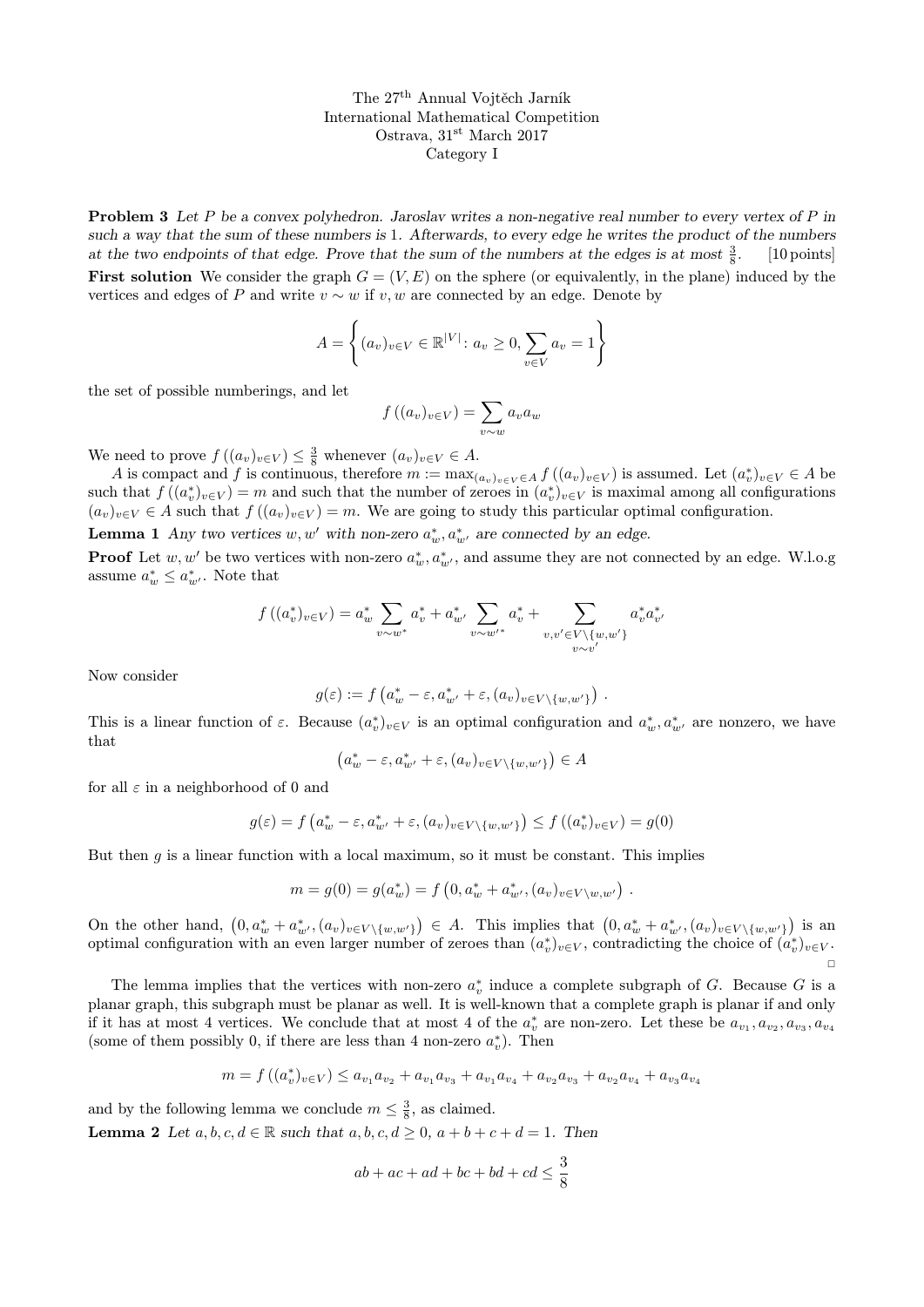Proof We have that

$$
\frac{3}{8} - ab + ac + ad + bc + bd + cd = \frac{3}{8}(a+b+c+d)^2 - (ab+ac+ad+bc+bd+cd)
$$
  
=  $\frac{3}{8}(a^2 + b^2 + c^2 + d^2) - \frac{1}{4}(ab+ac+ad+bc+bd+cd)$   
=  $\frac{1}{8}((a-b)^2 + (a-c)^2 + (a-d)^2 + (b-c)^2 + (b-d)^2 + (c-d)^2)$   
\ge 0

Second solution Let  $G$ ,  $A$  and  $f$  be as in the first solution. By the four color theorem applied to the planar graph G, one can partition V into four sets  $V_1, V_2, V_3, V_4$  in such a way that there are no edges between vertices within the same set. Now for  $(a_v)_{v\in V} \in A$  one can write

$$
f((a_v)_{v \in V}) = \sum_{\substack{v, w \in V \\ v \sim w}} a_v a_w
$$
  
\n
$$
\leq \sum_{1 \leq i < j \leq 4} \sum_{\substack{v \in V_i, w \in V_j \\ v \sim w}} a_v a_w
$$
  
\n
$$
\leq \sum_{1 \leq i < j \leq 4} \sum_{v \in V_i, w \in V_j} a_v a_w
$$
  
\n
$$
= \sum_{1 \leq i < j \leq 4} \left( \sum_{v \in V_i} a_v \right) \left( \sum_{w \in V_j} a_w \right)
$$

Now the conclusion follows by applying lemma 2 to  $\sum_{v \in V_1} a_v, \sum_{v \in V_2} a_v, \sum_{v \in V_3} a_v, \sum_{v \in V_4} a_v$ .

 $\Box$  $\Box$